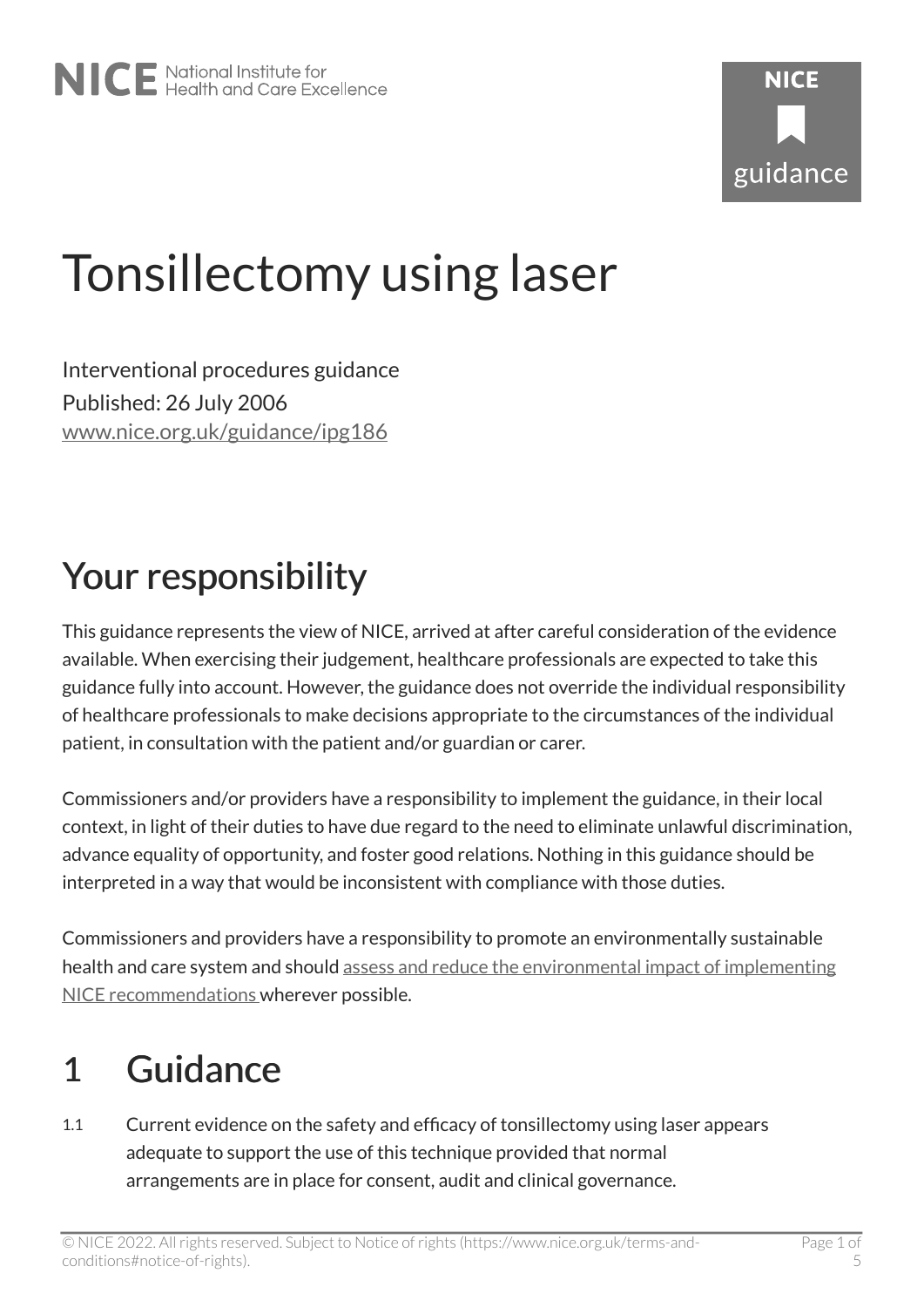- 1.2 Use of laser for tonsillectomy may result in higher rates of haemorrhage than some other techniques, and clinicians wishing to use lasers should be specifically trained in their use. The British Association of Otorhinolaryngologists – Head and Neck Surgeons has agreed to produce standards for training.
- 1.3 Surgeons should ensure that patients or their parents/carers understand the risk of haemorrhage after tonsillectomy using laser. In addition, use of [NICE's](https://www.nice.org.uk/guidance/ipg186/informationforpublic) [information for the public](https://www.nice.org.uk/guidance/ipg186/informationforpublic) is recommended.
- 1.4 Surgeons should audit and review the rates of haemorrhage complicating tonsillectomy in their own practices and in the context of the techniques they use. Publication of further information about the influence of different techniques and other factors (such as age) on the incidence of haemorrhage after tonsillectomy would be useful in guiding future practice.

# 2 The procedure

#### 2.1 Indications

- 2.1.1 Indications for tonsillectomy include recurrent acute or chronic tonsillitis, peritonsillar abscess and pharyngeal obstruction/obstructive sleep apnoea. Life-threatening complications of these conditions are rare, and the main aim of surgery is to relieve symptoms.
- 2.1.2 Surgical removal of the tonsils (tonsillectomy) is one of the most common surgical procedures in the UK. Traditional 'cold-steel' tonsillectomy is performed under general anaesthesia with traditional surgical instruments and ligatures to coagulate the blood vessels (haemostasis). Techniques using thermal energy that can be used in tonsillectomy for both dissection and haemostasis include diathermy (monopolar or bipolar), coblation and lasers.

#### 2.2 Outline of the procedure

2.2.1 A laser is used to dissect the tissue and to coagulate blood vessels. This can involve resecting the tonsillar tissue completely (laser tonsillectomy) or reducing (laser-assisted serial tonsillectomy or laser-assisted tonsil reduction) or vaporising (laser vaporisation tonsillectomy) the tissue.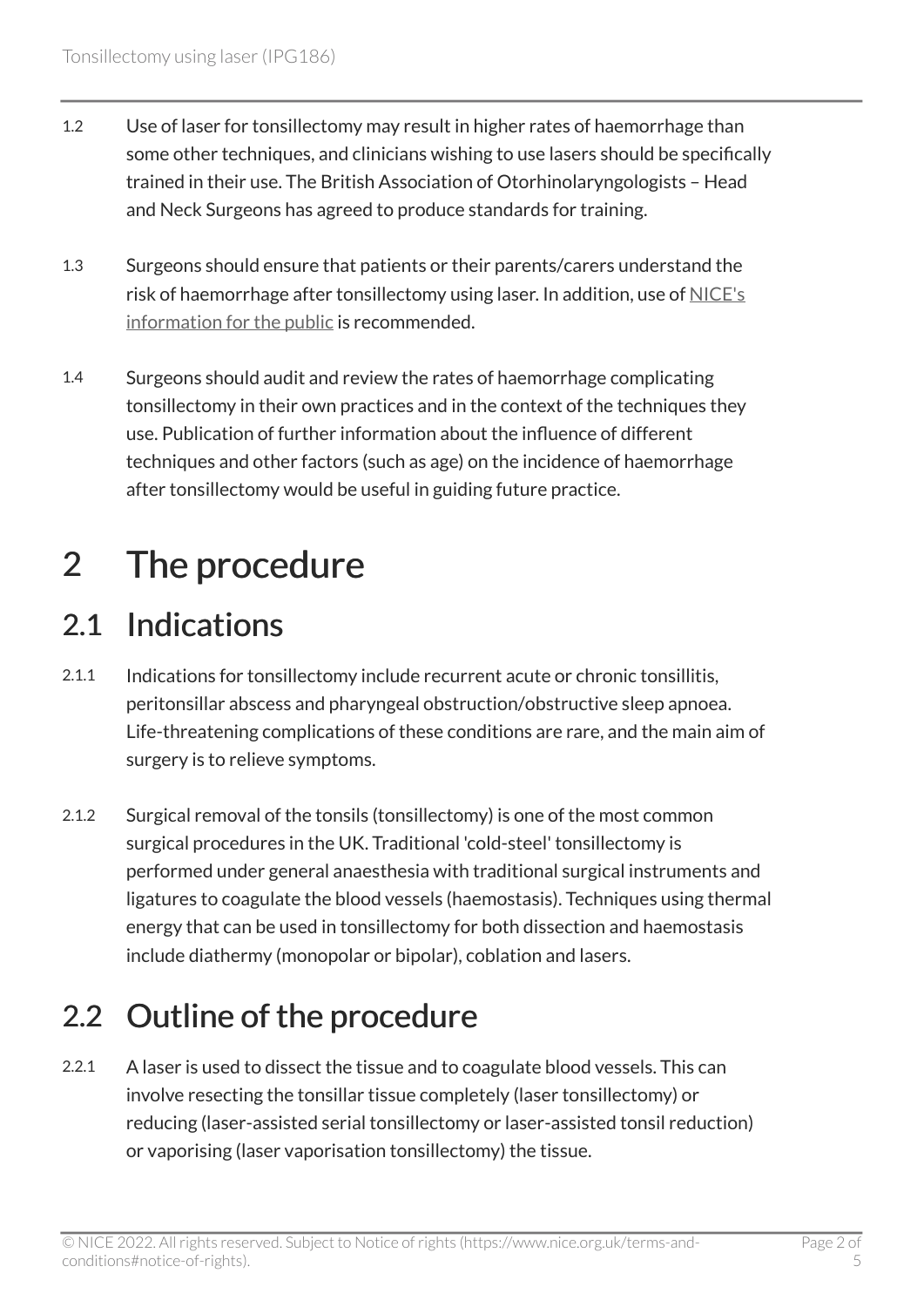#### 2.3 Efficacy

- 2.3.1 Five comparative studies assessed pain after laser dissection tonsillectomy. In four of these studies, patients treated with laser tonsillectomy reported less pain at the first postoperative assessment (usually within 24 hours) compared with those who had cold-steel dissection. At subsequent assessments, however, patients treated with laser tonsillectomy had comparatively higher pain scores until at least 2 weeks after surgery.
- 2.3.2 Three studies reported on healing after laser tonsillectomy. All three studies reported that wound healing was slower after laser tonsillectomy than after cold-steel dissection.
- 2.3.3 Two studies assessed outcomes following laser-assisted serial tonsillectomy. Outcomes in both studies were poorly reported. For more details, refer to the 'Sources of evidence' section.
- 2.3.4 Most of the Specialist Advisers expressed no concerns about the efficacy of tonsillectomy using laser but noted that postoperative pain was often greater than with other methods. They also noted that few clinicians in the UK use lasers for tonsillectomy.

#### 2.4 Safety

- 2.4.1 Bleeding is an important complication of tonsillectomy. It can occur intraoperatively, during the first 24 hours after the operation (usually defined as primary haemorrhage) or after 24 hours (secondary haemorrhage). Postoperative haemorrhage may require re-admission to hospital and possibly further surgery.
- 2.4.2 In general it was noted that intraoperative blood loss was less with the use of laser compared with cold-steel dissection. Two out of seven studies reported cases of primary haemorrhage following laser tonsillectomy. In one randomised controlled trial, 11% of patients (9/79) had a primary haemorrhage following laser tonsillectomy, compared with 6% of patients (4/72) in the cold-steel dissection group (the difference was not statistically significant).
- 2.4.3 Secondary haemorrhage rates varied among the studies (range 0–19%). In a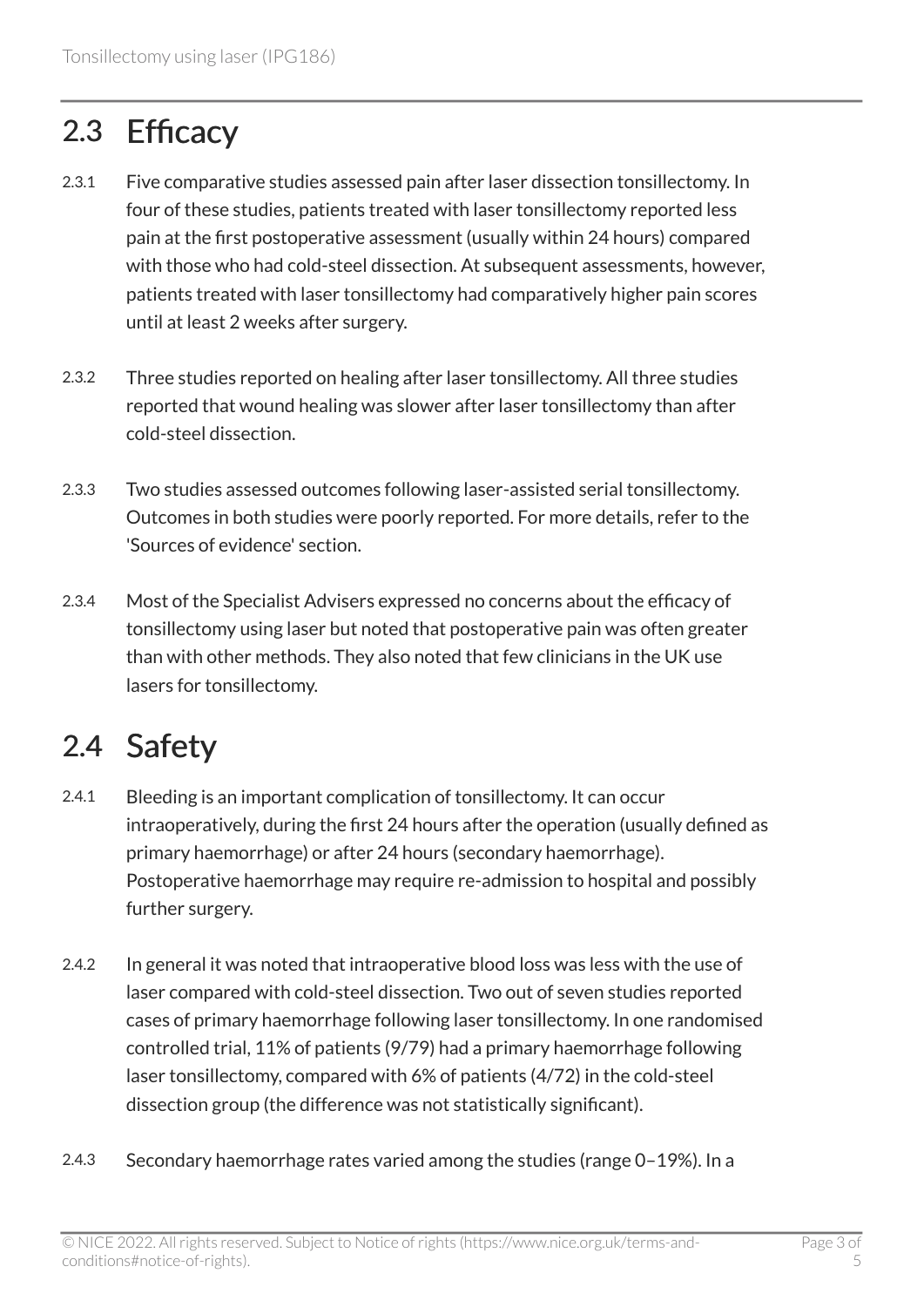randomised controlled trial of 38 patients undergoing laser tonsillectomy on one side and cold-steel dissection on the other, 6 patients had delayed bleeding in the tonsil site resected by laser, 2 requiring re-admission. There were no incidences of secondary haemorrhage on the cold-steel-dissection side. The highest rate of secondary haemorrhage was reported in a case series, where 19% of patients (10/54) had delayed bleeding. One patient also suffered a laser burn to the tongue.

- 2.4.4 These data are consistent with the National Prospective Tonsillectomy Audit, which found that the lowest rates of secondary haemorrhage (requiring or not requiring further operation) were associated with cold-steel dissection with suture haemostasis, with higher rates reported with the use of other thermal techniques.
- 2.4.5 In two studies (86 and 66 patients), no peri-operative or anaesthesia-related complications, or early or delayed bleeding, were reported following laserassisted serial tonsillectomy. For more details, refer to the 'Sources of evidence' section.
- 2.4.6 The Specialist Advisers considered that there was a slight increase in the risk of postoperative haemorrhage with laser tonsillectomy compared with cold-steel dissection. They also noted the risk of laser damage to the patient's face and heat damage to the upper airway.

#### 2.5 Other comments

- 2.5.1 It was noted that a number of different types of laser can be used.
- 2.5.2 It was also noted that the National Prospective Tonsillectomy Audit recommended that all surgeons undertaking tonsillectomy should be trained in the use of cold-steel dissection and ligature haemostasis, as well as electrosurgical techniques.

# 3 Further information

3.1 NICE has issued guidance on [electrosurgery \(diathermy and coblation\) for](https://www.nice.org.uk/guidance/ipg150) [tonsillectomy](https://www.nice.org.uk/guidance/ipg150) and [tonsillectomy using ultrasonic scalpel](https://www.nice.org.uk/guidance/ipg178).